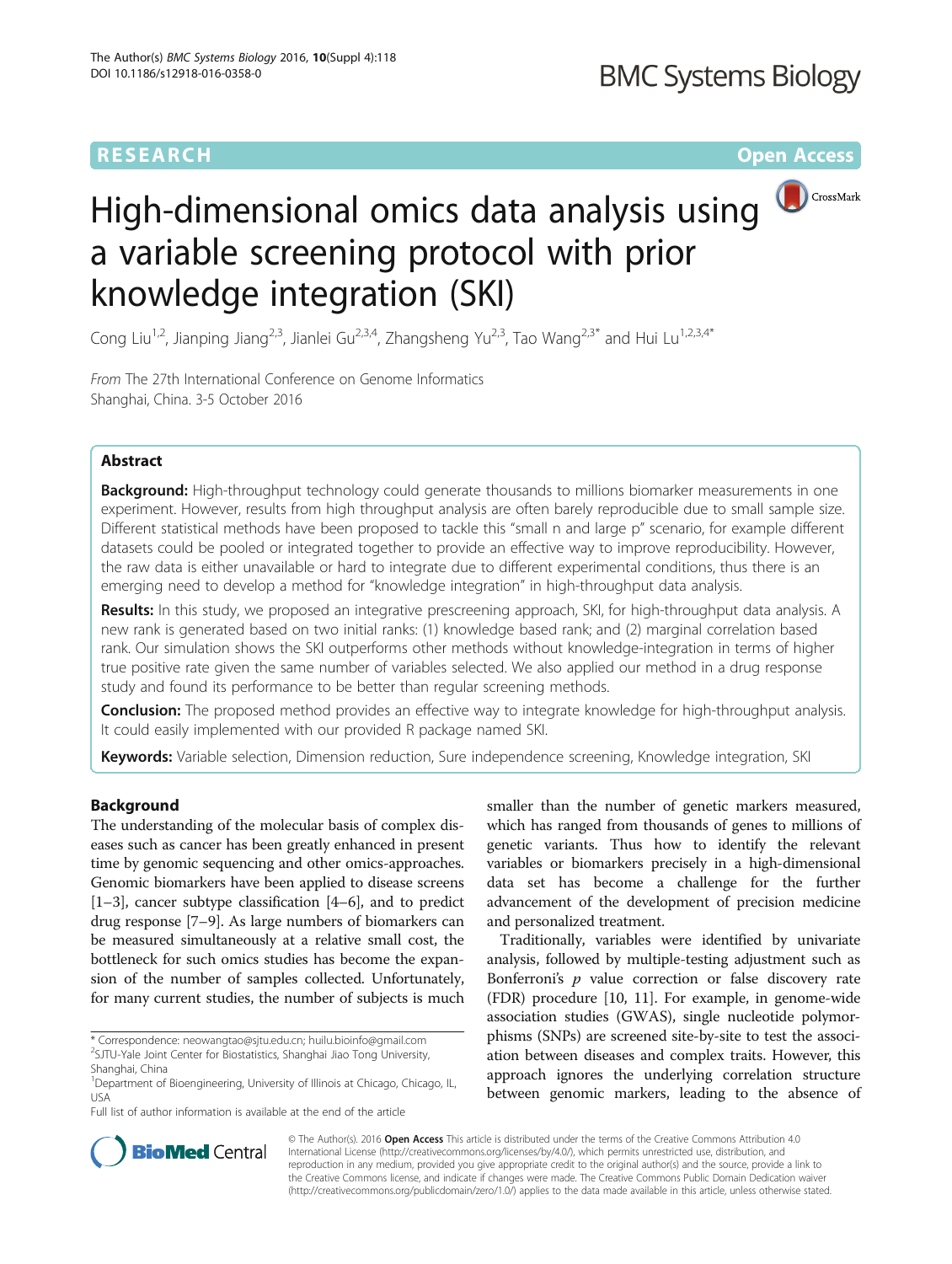identification of the joint impacts of biomarkers on phenotypes. To address the joint impacts, popular variable selection methods such as LASSO [[12\]](#page-7-0), adaptive LASSO [[13](#page-7-0)], and SCAD [[14\]](#page-7-0) have been established over the past decades. Such methods, however, are beset with high computational costs when p is as large as an exponential of the sample size n. To overcome these high computational costs in analyzing such ultra-high dimensional data, an effective solution is to conduct pre-screening of variables. For example, Fan and Lv proposed the sure independence screening (SIS) approach in which prescreening is based on marginal correlations [\[15\]](#page-7-0). Tibshirani et al. proposed a method to prescreening-based on a LASSO penalization under the Cox model [\[16\]](#page-7-0).

Another way to tack this "large p small n" paradigm is to collect multiple datasets (i.e., increase n). One popular approach is to pool datasets together and then perform further analysis as if they originated from a single study. This approach demands the data to be fully comparable and it's often not feasible to integrate datasets from different sources of genomic information. Other data integration methods have been developed by incorporating hierarchical and network-based models to integrate different omics data. Shen et al. proposed an iCluster approach to assign cancer subtype by integrating multiple levels of omics data with introducing a latent variable [\[17](#page-7-0)]. Aure et al. identified in‑trans process associated genes in breast cancer by integrated analysis of copy number and expression data [\[18\]](#page-7-0). Akavia et al. identified driving cancer mutations and the processes that they influence by integration of copy-number variation and gene expression [\[19\]](#page-7-0). In a recent NCI-DREAM challenge, various integration methods, such as Bayesian multitask multiple kernel learning (MKL), have been applied to identify biomarkers for drug response [[20](#page-7-0)].

Such methods however are often associated with a few problems. First, most of them are very complex and sometimes difficult to apply without possession of specialized statistics knowledge. Secondly, since these methods may be designed for specific cases, they are potentially inflexible and hard to modify in order to apply to another study. Lastly, and most importantly, all of them require the access to the raw data, which often is unavailable.

The goal of this study is to develop a general procedure for variable selection with knowledge integration. The basic idea of our method is to guide the pre-screening procedure by taking prior knowledge into account, and then after prescreening, sophisticated variable selection techniques such as LASSO could be applied.

The only input required for our method is a rank of genomic biomarkers obtained from external information, which is certainly a desirable feature for the users without accessibility to raw data. For example, in one possible application, summary statistics of psychiatric disorders could be found at the Psychiatric Genomics Consortium (PGC) website [\[21](#page-7-0), [22](#page-7-0)] and used to develop a ranking. This ranking could be then applied to pre-rank the SNPs in GWAS studies related to psychiatric disorders. In other applications, an association between genes and other biological terms could be obtained through text mining of the literature [\[23, 24](#page-7-0)], and genes could be ranked based on this association. Similarly, the genes reported to have interaction with a drug or compound [[25](#page-7-0)] can be placed on the top of the list (prioritized) when predicting drug response. in the top of lists when predicting the drug response. More commonly, a candidate list could already exist before the high-through measurement procedure takes place and it is then reasonable to give these candidates a higher priority. In the most extremist case, only candidate biomarkers were measured (e.g., customized array, target sequencing or exome sequencing) instead applying a genome-wide measurement. To distinguish our method from others, we call this "knowledge integration".

A simulation study was conducted to examine the performance of our method. We also compared it to the other popular approaches. We then applied our method in a drug response analysis. Our method outperformed a commonly used marginal correlation based screening procedure.

## Method

## Sure independence screening

Suppose we have a genomic dataset  $(y_i, x_i)$ , where  $y_i$  is the response and  $x_i = (x_{i1}, x_{i2}, ..., x_{ip})$  is the vector of p covariates, for  $i = 1, 2, ..., n$ . In real applications, Y could be measurements of some phenotypes or quantitative traits, such as weights, drug response, etc. X could be some high-dimensional omics-measurements, such as gene expression, CpG methylations, etc. In a typical genomic setting, p could be far larger than n. To deal with high dimensionality, effective variable selection techniques are required.

The sure independence screening (SIS) method introduced by Fan and Lv [\[15](#page-7-0)] is a two stage approach. First, it selects significant predictors by sorting the corresponding marginal likelihood (correlation in linear model), thus fast reducing the ultra-high dimensionality to a relatively large scale  $d$  (e.g.,  $o(n)$ ). Subsequent to SIS, a more sophisticated lower dimensional model selection technique such as SCAD [[14\]](#page-7-0), the Dantzig selector [\[26](#page-7-0)], LASSO [[12\]](#page-7-0), or adaptive LASSO [\[13\]](#page-7-0) could be applied to perform the final variable selection and parameter estimation. Apparently, SIS could dramatically speed up variable selection when the p is extremely large. Fan and Lv proved SIS enjoys the sure screening property and model selection consistency under certain conditions.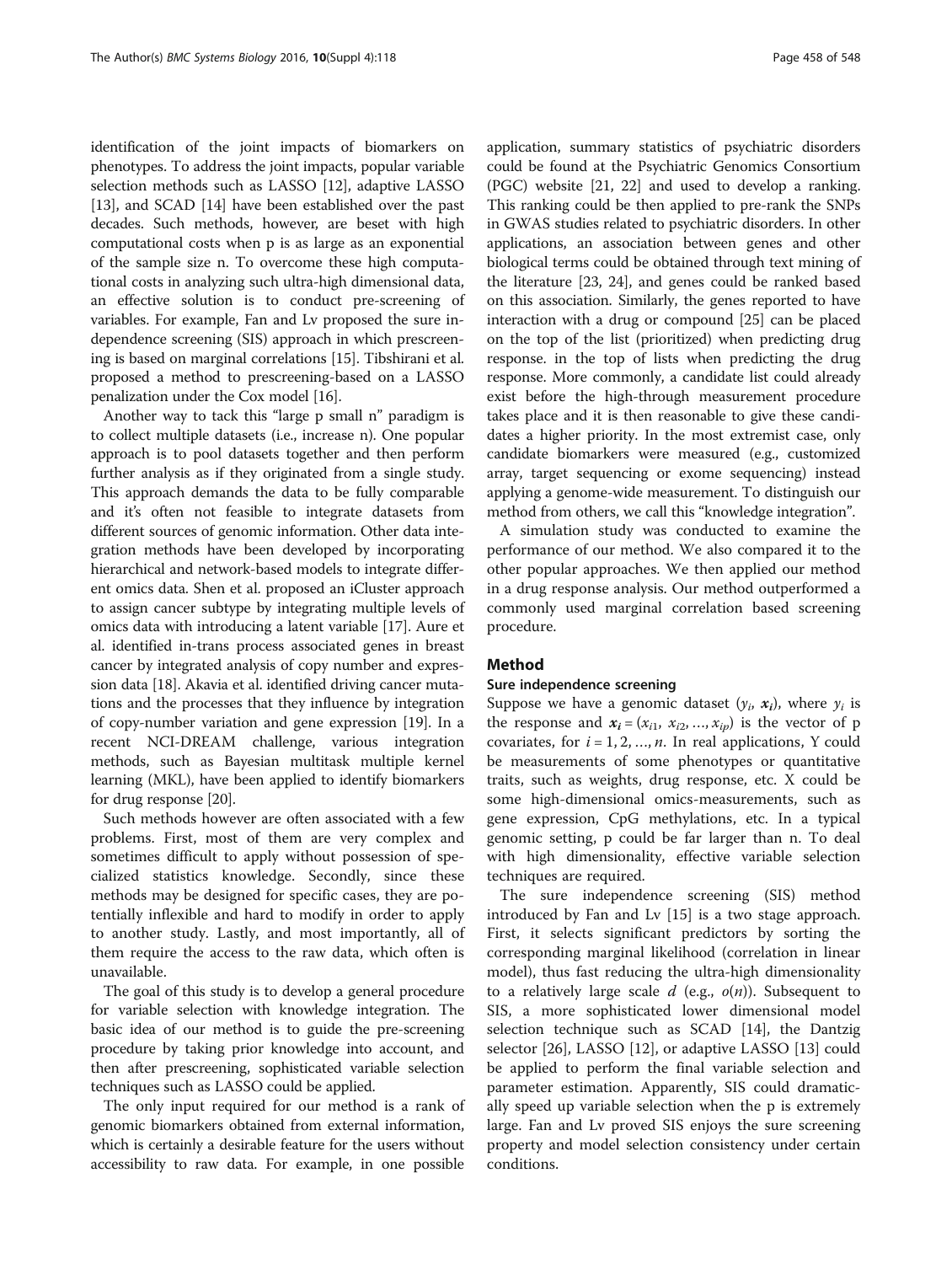## Screening with prior knowledge integration

We noted that the idea of SIS is based on marginal correlation to first select important variables. Based on this idea, we proposed an novel approach, screening with prior knowledge integration (SKI), to select variables in the first stage. The basic procedure of SKI is drawn in Fig. 1. The idea of the SKI is to rank the variables not only based on marginal correlation but to also incorporate external information. The rationale here is that the variables supported by both marginal correlation and external information are more likely to be important features, and thus should be included in the second stage for parameter estimation with larger probability.

Besides the same settings in SIS, now suppose we also have an external ranking of variables  $R_0$ , which is of length p, obtained from prior knowledge. We define a new rank for gene  $j$  as the weighted geometric mean of two ranks:

$$
R_j = R_{0j}^{\alpha} \times R_{1j}^{1-\alpha}
$$

for  $i = 1, 2, ..., p$ .  $R_{0j}$  is the rank of gene j obtained from prior knowledge, and  $R_{0i}$  is the rank of gene j obtained by sorting marginal correlation. Here  $\alpha$  is a parameter controlling the importance of prior knowledge. Here, we restrict  $0 < \alpha < 0.5$  to limit the influence of prior knowledge so that it could not be stronger than the data at hand and we will estimate it by data (introduced next). But in practice,  $\alpha$  could be a value, in range from 0 to 1, predetermined

by users or estimated by data. If we set  $\alpha = 1$ , the genomewide measure becomes the targeted-region measure.

The initial ranking represents the importance of each variable known ahead of the ongoing study. For example, if the goal of this study is to predict drug response based on gene expressions, other genetic measurements such as copy number variants (CNV) might be available. We could first rank each CNV by its marginal correlation with drug response obtained by univariate linear regression and then we map CNV ranks back onto the genes to get an initial rank of genes. More commonly, we could rank genes based on their importance scores obtained by expert domain knowledge or literature searching.

Typically, we require that each variable has an initial rank. For those variables with no information, an average rank can be assigned. For instance, among 100 predictors, 10 of them are found associated with response from existing knowledge. We could assign ranks (ranged from 1 to 10) to these 10 predictors based on their association strength and 55 for the rest. Alternatively, if we don't know the association strength, we could set the ranks of 10 predictors as the average of 1 to 10, which is 5.

## Estimation of α

As mentioned above, the selection of  $\alpha$  could control the relative strength of influence imposed by prior knowledge, which is essential for the success of the proposed methods. Unfortunately, there is no pleasant way for



then sorted by weighted geometric mean of two ranks. SKI first reduces the variable number from p to d, and then a more sophisticated method such as SCAD is used to further refine the model to size d' and estimate the parameters. iSKI updates the marginal correlation based rank  $(R_1)$  by regressing residues over the rest p − d ' variables. The procedure is repeated until the desired number of parameters obtained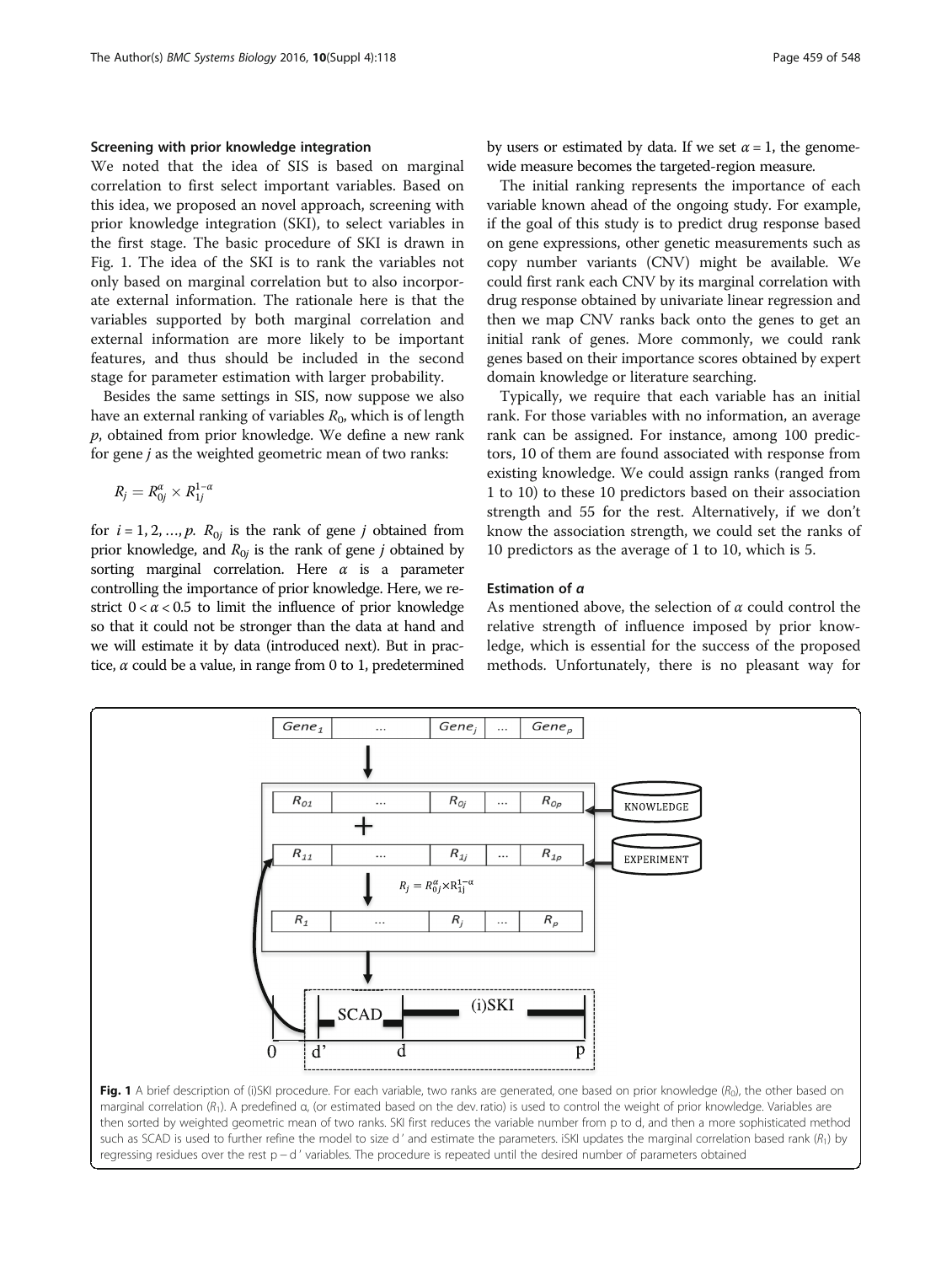tuning this parameter. LASSO or elastic-net [[27](#page-7-0)], uses cross-validation strategy to select  $\alpha$  with lowest internal prediction errors. However, the problem we face here is a ultra-high dimensional problem, where the number of covariates  $p$  is already much larger than sample size  $n$ . Cross validation will require us to further spit the sample into training and testing, which can make the ultra-high dimensionality issue worse. To alleviate these concerns, we develop the following alternative strategy.

We first generate a sequence of  $\alpha = (0, 0.1, 0.2, 0.3, 0.4, 0.4)$ 0.5). For each  $\alpha$ , we re-rank the variables as its weighted geometric mean rank. We then select the top  $d$  ranked variables as inputs for a ridge regression model [\[28](#page-7-0)]. After fitting a penalized ridge regression, we calculate the fraction of null deviance explained as.

$$
dev.ratio = 1 - \frac{loglike_{sat} - loglike_{null}}{loglike_{sat} - loglike_{null}}
$$

Here  $loglike_{sat}$  refers the log-likelihood or the saturated model (i.e., a model with a free parameter per observation). And *loglike<sub>null</sub>* refers to the intercept model. We compare the *dev. ratio* across different  $\alpha$ 's, and select the α yields largest *dev. ratio* as the final  $α$ .

The rationale of this method is that if one set of variables is more biologically meaningful than the other, the better it could fit a ridge regression model. We do notice that the number of variables selected d will affect the performance of SKI in terms of estimation of α. In the most extreme case, if only one variable is selected  $(d = 1)$ , then the estimated  $α$  will always be zero. But our experiences suggest the number of variables selected won't affect the results significantly if this number is not too small. Although some methods have been proposed to tune this parameter [\[29\]](#page-7-0), how to determine the number of variables is out of the scope for this study.

## Extension: iterative SKI

Fan and Lv demonstrated that when too many predictors are involved, the basic sure screening methods might miss some important variables due to collinearity issues. In their paper they developed an iterative version of SIS to use fully the joint information of the covariates rather than marginal information. Briefly, in the first step, a subset of  $k_1$  variables is selected using an SIS-based method. Next, a  $n$  -vector of residuals are obtained from regressing the response Y over  $k_1$  variables are treated as new responses and the same method is applied to the remaining  $p - k_1$  variables. The process is repeated until desired number (e.g., d) of variables is selected or (predefined) maximum iteration is reached.

We extend this idea to SKI and developed an iterative version of SKI (iSKI). The similar procedure was used. In the first step, the rank of each variable is obtained as weighted geometric mean of knowledge-based rank and the sorting marginal correlation between responses and predictors. For the rest of the steps, the rank is weighted geometric mean of the knowledge-based rank and the sorting marginal correlation between residuals and predictors.

## Results

## Simulations

We adopted a similar simulation in Ma 2012 [\[30](#page-7-0)]. In total  $n_x = 200$  samples  $(X, Y_x)$  were simulated, with gene number  $p = 10,000$ . 200 clusters were simulated independently, and 50 genes in each cluster were simulated from a multivariate normal distribution with  $\mu = 0$ ,  $\sigma^2 = 1$  and AR(1) correlation structure  $\rho = 0$ . 6. (i.e.,  $cor(i, j) = \rho^{|i - j|}$ ). This is to mimic a real gene expression studies with taking pathway structure into account. In each cluster, the coefficients  $\beta$ 's of first ten genes were simulated from a uniform distribution with minimum 0.5 and maximum 1. All other  $\beta$ 's were set to be zeros. This is consistent with the parsimonious assumption that only few genes and pathways were associated with phenotypes or diseases. Continuous responses were generated from linear regression models with  $\sigma_x^2 = 1$  (or 3).

Another  $n_z = 200$  samples  $(Z, Y_z)$  with gene number  $p =$ 10, 000 were simulated to mimic an external gene expression study, where our prior knowledge was drawn from. Gene expressions and responses were simulated from the same structure as described above. But the non-zero coefficients  $\beta$  were simulated to have 0, 50, and 100% overlap with non-zero  $\beta$  in the internal settings. This is to mimic the situation that the prior knowledge completely disagrees, partially agrees and exactly agrees with our true experiment settings.

To better evaluate the performance of the proposed approach, we also consider other alternatives:

- (1)Select genes without external knowledge available. Genes were based on marginal correlations between X and  $Y_x$ . (SIS)
- (2)Select genes based on the proposed methods, where the prior ranks of genes generated based on marginal correlation between Z and  $Y_{z}$ . (SKI)
- (3)Select genes based on pooling two dataset together and conduct analysis as one dataset. Genes were ranked based on marginal correlations. (P)

In Table [1,](#page-4-0) we summarize the results of variable selection by generating 100 datasets. As expected, under the same settings of  $\rho$ ,  $\sigma_x^2$ , and  $\sigma_z^2$ , the estimated  $\alpha$  was increased as the percentage of non-zero  $\beta$  that overlapped between internal and external datasets increased. The proposed methods selected consistently more true positive genes when prior knowledge partially or exactly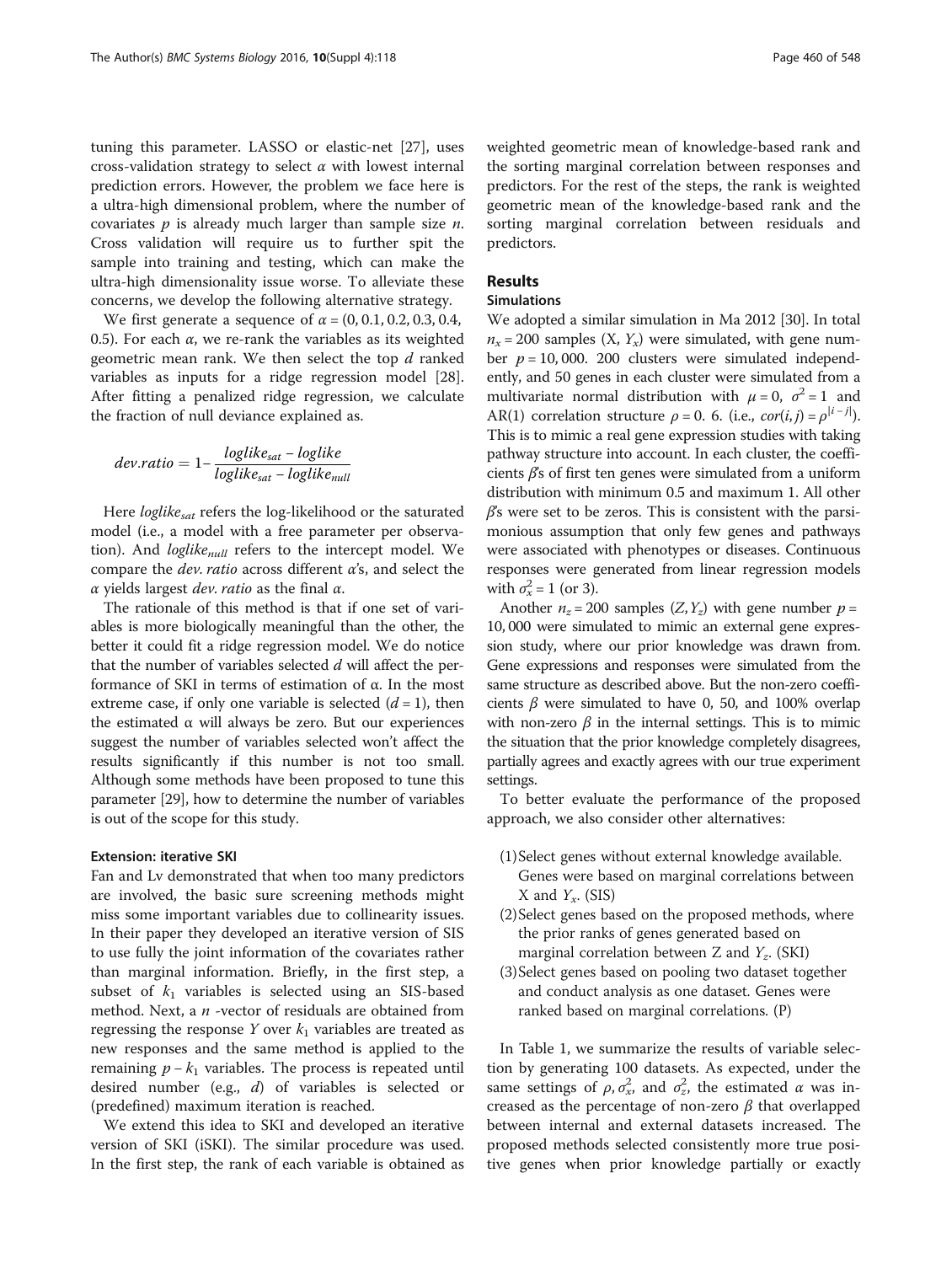<sup>a</sup>Top 1, 5 and 10% variables were selected respectively under different settings

b the percentage of non-zero β's overlapped with each other in two datasets  $5\sigma^2$ : the variance added in internal dataset to generate response Y

 $\frac{c_{\sigma_x}^2}{c_{\sigma_x^2}}$ : the variance added in internal dataset to generate response  $Y_x$ 

 $\sigma_{\sigma_{\rm z}}^{d}$ : the variance added in external dataset to generate response  $Y_{\rm z}$ <br> $\sigma_{\rm z}$  the estimated value of q which control the weight of two ranks

 $e^{\epsilon}$  the estimated value of a which control the weight of two ranks in geometric mean

SIS: variables were sorted by marginal correlation using only internal dataset

<sup>g</sup>SKI: variables were sorted by weighted geometric mean of two marginal correlation based ranks using two dataset

h Pool: two dataset were pooled together and treated as a single dataset, and then variables were sorted by marginal correlation

agrees with internal settings (i.e., 50, 100%). When the prior knowledge is completely noisy (i.e., 0%), the performance of the proposed methods is comparable with only using an internal dataset. Although, the performance of pooling two datasets is better than the proposed methods when the prior knowledge is useful, the performance will drop dramatically when the prior knowledge is not useful. More importantly, as stated before, the focus of this study is to develop a strategy to integrate biological knowledge. Obviously, the applied range of the proposed methods is much broader.

We also investigated the performance of the extension of the proposed approach (iSKI), by compared it with non-iterative version of the proposed approach (SKI), SIS and iSIS methods. The last two methods were proposed by Fan 2008 to select important variables without considering prior knowledge. The extension methods were proposed to solve the issue of strong collinearity between genes. So we simulated different  $\rho$  (0.3 and 0.6) to investigate its performances under different correlation settings. Since both iSIS and iSKI are very computation intensive, we fixed  $\sigma_x^2 = 1$  and  $\sigma_x^2 = 1$ . We also set the maximum iteration to three to reduce computing time. SCAD was used to fit the model in the second stage. All the other settings were kept the same as before. Table 2 summarizes the number of true positives when the top 1% genes were selected. As expected, iSIS included more true variables than SIS, and iSKI performs even better than iSIS when the external information are useful.

#### Real application: drug response analysis

We next applied the SKI procedure to a drug response study and compared it to the results obtained with the SIS procedure. Selumetinib (AZD6224) is a drug used to treat various types of cancer such as non-small cell lung cancer (NSCLC). It is a potent, highly selective MEK1 inhibitor. Unfortunately, despite intensive studies, the genetic mechanism for Selumetinib resistant remains controversial [[31](#page-7-0)–[34\]](#page-7-0). We applied the SKI procedure to identify the potential biomarkers of response to Selumetinib. We downloaded the drug response data (i.e., Active Area)

Table 2 Simulation results compared the number of true positives among iterative and non-iterative approaches when top 1% variables were selected

| $\%$ <sup>a</sup> | $\rho^{\rm b}$ | $\sigma^c$ | SIS <sup>d</sup> | SKIe  | iSIS <sup>†</sup> | <b>iSKI</b> <sup>g</sup> |  |  |  |
|-------------------|----------------|------------|------------------|-------|-------------------|--------------------------|--|--|--|
| $\Omega$          | 0.3            | 0.061      | 23.32            | 23.12 | 25.22             | 22.53                    |  |  |  |
| 0.5               | 0.3            | 0.342      | 24.83            | 33.20 | 26.13             | 34.43                    |  |  |  |
| 1                 | 0.3            | 0.443      | 23.14            | 34.41 | 26.33             | 38.85                    |  |  |  |
| $\Omega$          | 0.6            | 0.044      | 37.35            | 36.34 | 41.11             | 36.17                    |  |  |  |
| 0.5               | 0.6            | 0.392      | 36.47            | 41.67 | 39.67             | 44.83                    |  |  |  |
|                   | 0.6            | 0.453      | 37.12            | 45.83 | 40.44             | 49.40                    |  |  |  |

<sup>a</sup>%: the percentage of non-zero β's overlapped with each other in two datasets between the percentage of the percentage between two percentage in oach cluster.  $b$ <sup>b</sup> $\alpha$ : correlation coefficients between two neighbor variables in each cluster  $<sup>c</sup>$ α: the estimated value of α which control the weight of two ranks in</sup>

geometric mean<br><sup>d</sup>SIS: variables were sorted by marginal correlation using only internal dataset eiSIS: iterative version of SIS

f SKI: variables were sorted by weighted geometric mean of two marginal correlation based ranks using two dataset

<sup>9</sup>iSKI: iterative version of SKI

<span id="page-4-0"></span>Table 1 Simulation results compared the number of true positives among different methods

| Positive <sup>a</sup> |                        |                           |       | 1%               |                  |       | 5%         |            |       | 10%        |       |       |
|-----------------------|------------------------|---------------------------|-------|------------------|------------------|-------|------------|------------|-------|------------|-------|-------|
| $96^{\rm b}$          | $\overline{O_{X}}^{2}$ | $\overline{\sigma_z^2}$ d | $a^e$ | SIS <sup>f</sup> | SKI <sup>g</sup> | ph    | <b>SIS</b> | <b>SKI</b> | P     | <b>SIS</b> | SKI   | P     |
| 0.0                   |                        |                           | 0.075 | 38.96            | 38.94            | 36.36 | 45.78      | 45.72      | 43.63 | 47.66      | 47.63 | 45.63 |
| 0.5                   |                        |                           | 0.275 | 38.53            | 43.06            | 45.22 | 45.66      | 47.65      | 48.54 | 47.53      | 48.85 | 49.13 |
| 1.0                   |                        |                           | 0.384 | 38.5             | 46.34            | 47.99 | 45.65      | 48.9       | 49.58 | 47.49      | 49.51 | 49.83 |
| 0.0                   |                        | 3                         | 0.090 | 39.10            | 38.97            | 35.01 | 45.81      | 45.80      | 42.94 | 47.71      | 47.72 | 44.03 |
| 0.5                   |                        | 3                         | 0.249 | 38.92            | 42.55            | 43.85 | 45.80      | 47.31      | 48.28 | 47.57      | 48.55 | 49.10 |
| 1.0                   |                        | 3                         | 0.368 | 39.04            | 45.81            | 47.58 | 45.88      | 48.60      | 49.44 | 47.65      | 49.21 | 49.73 |
| 0.0                   | 3                      |                           | 0.113 | 36.84            | 36.43            | 35.77 | 44.61      | 44.01      | 43.37 | 46.69      | 46.57 | 46.19 |
| 0.5                   | 3                      |                           | 0.261 | 37.27            | 42.16            | 44.90 | 45.15      | 47.36      | 48.34 | 47.07      | 48.56 | 49.03 |
| 1.0                   | 3                      |                           | 0.374 | 36.91            | 46.01            | 48.89 | 44.76      | 49.42      | 49.51 | 47.12      | 49.86 | 49.90 |
| 0.0                   | 3                      | 3                         | 0.104 | 37.84            | 37.48            | 35.19 | 45.73      | 45.43      | 44.07 | 47.63      | 47.53 | 45.93 |
| 0.5                   | 3                      | 3                         | 0.264 | 37.26            | 42.52            | 44.48 | 45.03      | 47.35      | 48.26 | 47.19      | 48.58 | 49.00 |
| 1.0                   | 3                      | 3                         | 0.355 | 37.05            | 45.20            | 47.37 | 45.1       | 48.6       | 49.39 | 47.05      | 49.36 | 49.76 |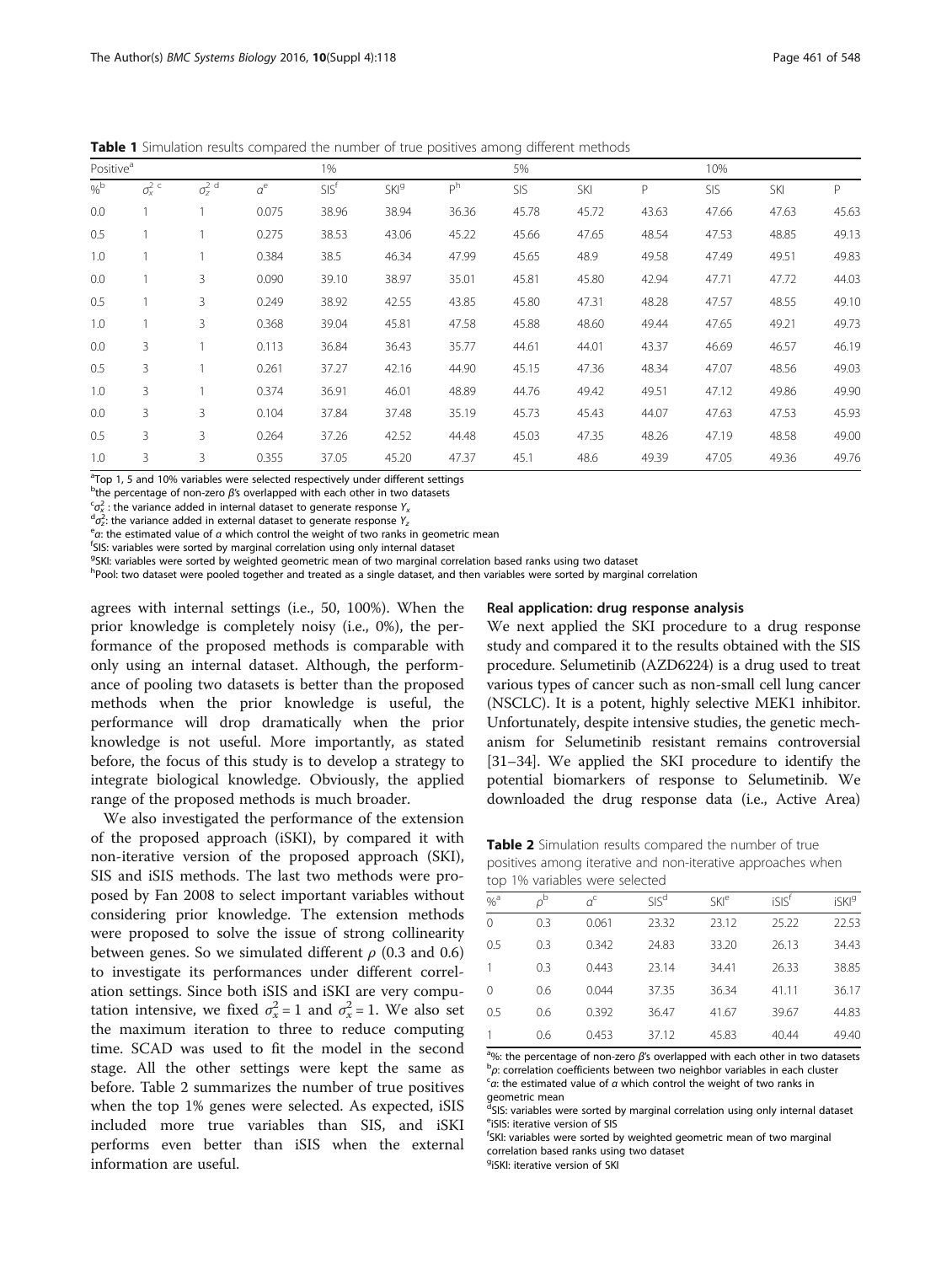from the Cancer Cell Line Encyclopedia (CCLE) project [[35](#page-7-0)] together with its baseline omics measurement, which includes gene expression, mutation data, and copy numbers. In total there were 489 cell lines and 41,872 genomic features measured. For a single feature, we assign a specific gene annotation on it. We then searched the Drug2Gene database [[25\]](#page-7-0) to acquire prior knowledge of association between selumetinib and genes. Drug2Gene is an integrative knowledge base reporting relations between genes/proteins and drugs/compounds including bioactivity data where available. The data has been collected from 23 public databases and integrated to provide a 'one-stop shop' for identifying tool compounds for genes or finding all known targets of a drug. In total, 383 genes were identified to have associations with selumetinib. We gave an initial rank to 41,872 genomic features based on whether its annotated genes have a known association with selumetinib. For 1105 features with annotated genes having association with selumetinib, we set their ranks as 553, and for others, we set the ranks as 21,489.

The SKI and SIS procedure were used for variable selection, respectively. The top 100 features were selected and SCAD was used to fit the final model. In other studies, external information (e.g., biological relevance) are used to judge whether the variables identified are accurate. Since here we already used this knowledge in SKI, it is unfair to judge the results by this criteria. So we used leave-out-out cross validation (LOOCV) to compare the prediction squared error of these two methods.

The average of  $\alpha$  estimated in SKI was 0.382, indicating that the prior known associated genes are very informative in variable selection. In Fig. 2, we showed the LOOCV prediction square error of two methods. In general SKI methods outperforms SIS in terms of small prediction error. The median (mean) prediction square errors are 0.324 (0.828) and 0.158 (0.397) for SIS and SKI, respectively. By integrating prior known information, SKI selects the variables more accurately.

We also investigated the features identified by these two methods. Those features identified by SKI procedure, with known association with selumtinib ahead, are summarized in Table [3.](#page-6-0) The mean absolute value of marginal correlation for all variables is 0.056, while this number increases to 0.225 for variables with previous known association. Despite the fact that genes with known association with selumtinib were highly enriched in the top of the ranked list generated by marginal correlations, only one variable, mutation of BRAF, could be recruited by using common marginal correlation based screening methods when top 100 variables were selected. But by applying the SKI procedure, we rescued 17 variables whose marginal correlations are not high enough, but supported by external knowledge in our final model.



## Discussion and conclusions

In a typical omics study such as gene expression analysis or GWAS, a common scenario is that first a candidate list is generated based on some statistical test procedures (e.g., t-test for case-control study), and biomarkers are selected for downstream analysis or validation based on expert domain knowledge. In this study, we developed a variable selection framework, screening with prior knowledge integration (SKI), to integrate two steps into one statistical framework. Inspired by sure independence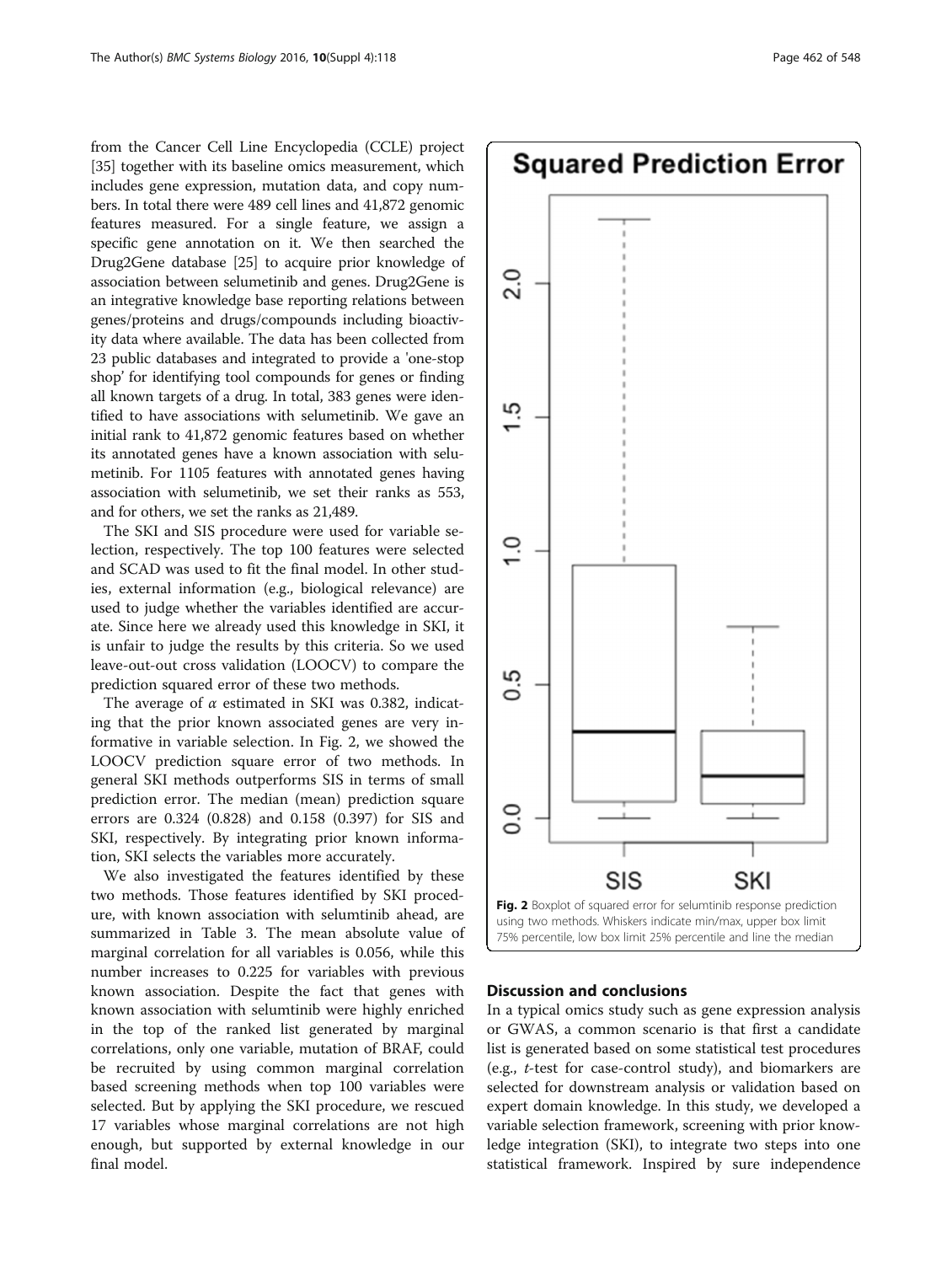<sup>a</sup> R<sub>SIS</sub>: rank by marginal correlation<br><sup>b</sup> R<sub>sis</sub>: rank by prior knowledge int

 ${}^{b}R_{SKi}$ : rank by prior knowledge integrated

screening (SIS) method, we break the procedure into two stages: first a geometric average combining the marginal information and external information together is used first to reduce the huge number of parameters to a relative small number; and then a more sophisticated methods such as LASSO are used to refine the model.

The rationale of SKI is to increase the sample size while limiting the noise by selecting a proper  $\alpha$ . Incorporating external knowledge could lead to more stable results since the prior knowledge is drawn from long-time accumulated studies, and thus rescue the signals overwhelmed by random artifacts in the data at hand. The knowledge relevance is evaluated by carefully selecting  $\alpha$ to avoid arbitrariness. The similar idea could be found in machine learning techniques such as weighted ensemble predictors [\[36\]](#page-7-0).

The proposed approach is general and is not limited to any specific type of prior knowledge as long as the variables could be ranked based on some external criteria. In this study, we showed an application example in drug response prediction. Since the only input for our method is a pre-ranked feature list, it could be easily modified to accommodate other applications. Though, the method was developed for knowledge integration, it is suitable for data integration. In our simulation, we showed if the data heterogeneity is strong, the

performance of the proposed method is even better than analysis by dataset pooling.

Bergersen et al. has proposed a weighted LASSO (wLASSO) procedure with data integration, which shared a similar idea of our approach [\[37\]](#page-7-0). However, there are three major differences between SKI and wLASSO. First, wLASSO incorporates the external information in the penalty terms of LASSO, making it similar to adaptive LASSO. Users have to carefully select the weight terms since it will affect the model fitting directly. Our rank based method is introduced in the screening procedure; it only promotes variables into the model, but will not affect the final model fitting. Second, our approach is more general for knowledge integration. It is difficult to generate a weight function for some abstract biological and medical knowledge, but it is always feasible to give a priority. Finally and the most importantly, one of the purposes to design sure independence screening is to accelerate the data analysis. The computing of complexity is  $O(np)$  smaller than LASSO's complexity, which is  $O(npmin\{p,n\})$ . SKI enjoys the same advantage as SIS in terms of low computing complexity when dealing with ultra-high dimensional datasets.

SIS has extended to more generalized fields such as generalized linear models, additive models, cox models, and model-free feature selections. In this study, we only discuss the linear and generalized linear model. But, as a screening-based method, SKI is apparently flexible to extend to more generalized fields, too. On the other hand, Li et al. proposed a variant methods, robust rank correlation screening (RRCS) method, which is based on the Kendall τ correlation coefficient between response and predictor variables rather than the Pearson correlation of SIS [\[38](#page-7-0)]. They showed the RRCS procedure could be more robust against outliers and influence points in the observations. It is also feasible for us to implement an RRCS-based SKI by replacing the Pearson marginal correlation by Kendall's marginal correlation, which will be the focus of future work.

#### Acknowledgements

The authors would like to thank Broad-Novartis Cancer Cell Line Encyclopedia for making drug response data available; Dr. Hongyu Zhao for valuable discussion; Xujun Wang for his assistance in drug response data preparation; and Dr Georgi Genchev for proofreading.

#### Declarations

This article has been published as part of BMC Systems Biology Volume 10 Supplement 4, 2016: Proceedings of the 27th International Conference on Genome Informatics: systems biology. The full contents of the supplement are available online at [http://bmcsystbiol.biomedcentral.com/articles/](http://bmcsystbiol.biomedcentral.com/articles/supplements/volume-10-supplement-4) [supplements/volume-10-supplement-4.](http://bmcsystbiol.biomedcentral.com/articles/supplements/volume-10-supplement-4)

#### Funding

This work is supported in part by the National Natural Science Foundation of China (Nos. 11601326, 31071167, and 31370751), and the seed funding from SJTU-Yale Joint Center for Biostatistics. The publication costs were funded by the seed money from SJTU-Yale Joint Center for Biostatistics.

<span id="page-6-0"></span>

| Table 3 18 variables selected by SKI procedure when top 100 |
|-------------------------------------------------------------|
| variables were selected, whose association with selumetinib |
| could be found in database                                  |

| Gene Symbol | Probe ID   | Type | $R_{SIS}$ <sup>a</sup> | b<br>$R_{\textit{SKI}}$ |
|-------------|------------|------|------------------------|-------------------------|
| <b>BRAF</b> | NA.        | Mut  | $\overline{4}$         | 1                       |
| ADCK3       | 56997_at   | Exp  | 172                    | 5                       |
| TESK1       | 7016_at    | Exp  | 194                    | 6                       |
| DCLK2       | 166614_at  | Exp  | 196                    | 8                       |
| <b>TNIK</b> | 23043_at   | Exp  | 206                    | 9                       |
| NUAK2       | 81788_at   | Exp  | 209                    | 10                      |
| ERBB3       | 2065_at    | Exp  | 328                    | 14                      |
| PRKCD       | 5580_at    | Exp  | 338                    | 15                      |
| <b>MYLK</b> | 4638_at    | Exp  | 479                    | 20                      |
| MAP3K1      | 4214_at    | Exp  | 502                    | 21                      |
| ULK3        | 25989_at   | Exp  | 519                    | 23                      |
| FGFR1       | 2260_at    | Exp  | 556                    | 25                      |
| <b>SNRK</b> | 54861_at   | Exp  | 582                    | 26                      |
| RPS6KA3     | 6197_at    | Exp  | 623                    | 29                      |
| STK10       | 6793_at    | Exp  | 691                    | 31                      |
| MAPK9       | $5601$ _at | Exp  | 756                    | 34                      |
| TAOK3       | 51347_at   | Exp  | 761                    | 35                      |
| PIK3CB      | 5291 at    | Exp  | 764                    | 36                      |